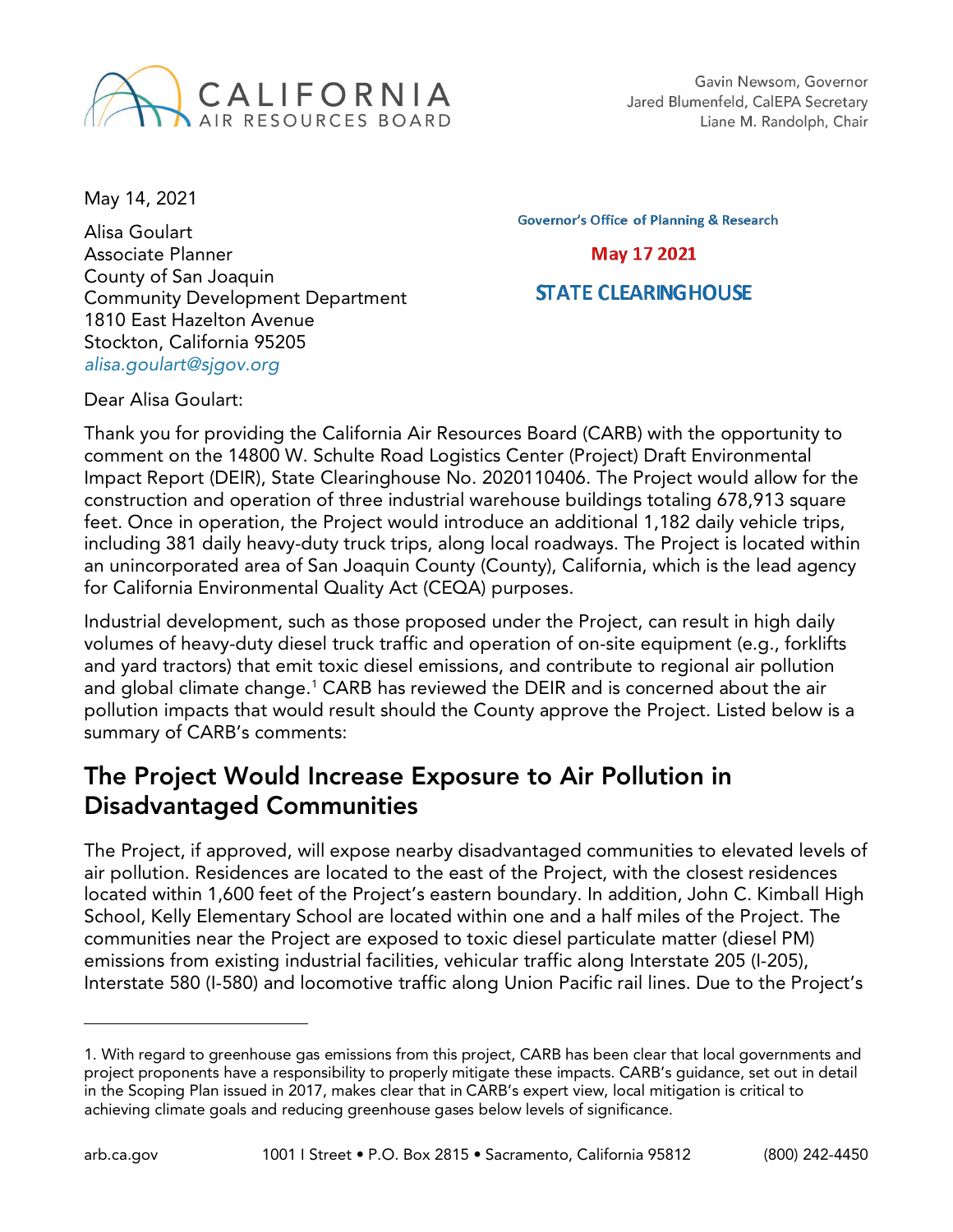proximity to residences, schools already burdened by air pollution, CARB is concerned with the potential cumulative health impacts associated with the construction and operation of the Project.

The State of California has placed additional emphasis on protecting local communities from the harmful effects of air pollution through the passage of Assembly Bill (AB) 617 (Garcia, Chapter 136, Statutes of 2017). AB 617 is a significant piece of air quality legislation that highlights the need for further emission reductions in communities with high exposure burdens, like those in which the Project is located. Diesel PM emissions generated during the construction and operation of the Project would negatively impact the community, which is already disproportionally impacted by air pollution from existing industrial facilities, vehicular traffic along I-205, I-580 and locomotive traffic along Union Pacific rail lines.

## The Final Environmental Impact Report Should Restrict the Operation of Transport Refrigeration Units within the Project Area

Chapter 3.4.1 (Project Characteristics) of the DEIR states that the Project applicant currently has no plans to lease the proposed warehouse buildings to any tenant needing cold storage space. Consequently, air pollutant emissions associated with cold storage operation were not included in the DEIR. Should the Project later include cold storage uses, residences near the Project-site could be exposed to significantly higher levels of toxic diesel PM and nitrogen oxides (NO<sub>x</sub>), and greenhouse gases than trucks and trailers without TRUs. To ensure TRUs will not operate within the Project site without first quantifying and mitigating their potential impacts, CARB urges the County to include one of the following design measures in the Final Environmental Impact Report (FEIR):

- A Project design measure requiring contractual language in tenant lease agreements that prohibits tenants from operating TRUs within the Project-site; or
- A condition requiring a restrictive covenant over the parcel that prohibits the applicant's use of TRUs on the property, unless the applicant seeks and receives an amendment to its conditional use permit allowing such use.

If the County later chooses to allow TRUs to operate within the Project site, CARB urges the County to re-model the Project's air quality impact analysis and HRA to account for potential health risks. The updated air quality impact analysis and HRA should include the following air pollutant emission reduction measures:

• Include contractual language in tenant lease agreements that requires all loading/unloading docks and trailer spaces be equipped with electrical hookups for trucks with TRU or auxiliary power units. This requirement will substantially decrease the amount of time that a TRU powered by a fossil-fueled internal combustion engine can operate at the Project-site. Use of zero-emission all-electric plug-in TRUs,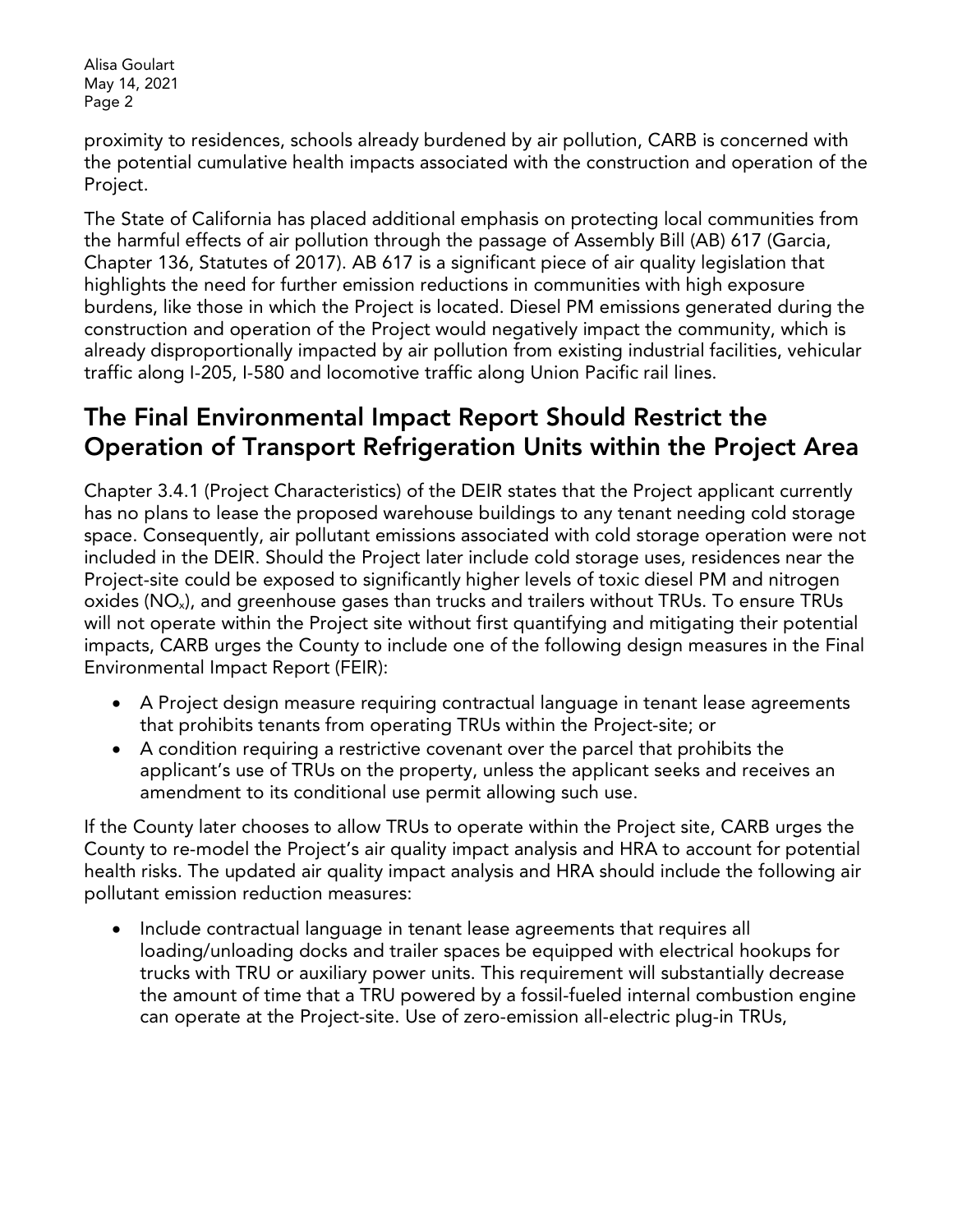$\overline{a}$ 

hydrogen fuel cell transport refrigeration, and cryogenic transport refrigeration are encouraged and can also be included in lease agreements.<sup>[2](#page-2-0)</sup>

• Include contractual language in tenant lease agreements that requires all TRUs entering the project site be plug-in capable

## Recommended Mitigation Measures

The DEIR includes three mitigation measures (MM-AQ-1 through MM-AQ-3) and five project design features (PDF-AQ-1 through PDF-AQ-5) to reduce the Project's significant impact on air quality. These mitigation measures and project design features include: requiring the proposed warehouse buildings to achieve, at a minimum, the Leadership in Energy and Environmental Design (LEED) Certified goal identified by the LEED Green Building Rating System, installing electric truck and vehicle conduits, implementing vehicle miles traveled reduction strategies, restricting onsite truck idling to 5 minutes, operating only electric powered forklifts and diesel powered yard trucks that meet Tier 4 Interim standards or better. Although these mitigation measures would reduce the Project's air pollutant emissions, the DEIR concludes that the Project's impact on air quality would remain significant after mitigation. Even where impacts will remain significant and unavoidable after mitigation, CEQA requires that all feasible mitigation measures be incorporated (see California Public Resources Code§ 21081; 14 CCR§ 15126.2(b)). To meet this requirement, CARB urges the County and applicant to add the emission reduction measures listed below in the FEIR.

- In construction contracts, include language that requires all off-road equipment with a power rating below 19 kilowatts (e.g., plate compactors, pressure washers) used during project construction be battery powered.
- In construction contracts, include language that requires all heavy-duty trucks entering the construction site, during the grading and building construction phases be model year 2014 or later. All heavy-duty haul trucks should also meet CARB's lowest optional low-NO<sub>x</sub> standard starting in the year 2022.<sup>3</sup>
- Include contractual language in tenant lease agreements that requires all heavy-duty trucks entering or on the Project site to be model year 2014 or later, expedite a transition to zero-emission vehicles, and be fully zero-emission beginning in 2030.

<span id="page-2-0"></span><sup>2</sup> CARB's Technology Assessment for Transport Refrigerators provides information on the current and projected development of TRUs, including current and anticipated costs. The assessment is available at: *[https://www.arb.ca.gov/msprog/tech/techreport/tru\\_07292015.pdf](https://www.arb.ca.gov/msprog/tech/techreport/tru_07292015.pdf)*.

<span id="page-2-1"></span><sup>3</sup> In 2013, CARB adopted optional low-NOx emission standards for on-road heavy-duty engines. CARB encourages engine manufacturers to introduce new technologies to reduce NOx emissions below the current mandatory on-road heavy-duty diesel engine emission standards for model-year 2010 and later. CARB's optional low-NOx emission standard is available at: *[https://ww2.arb.ca.gov/ourwork/programs/optional](https://ww2.arb.ca.gov/ourwork/programs/optional-reduced-nox-standards)[reduced-nox-standards](https://ww2.arb.ca.gov/ourwork/programs/optional-reduced-nox-standards)*.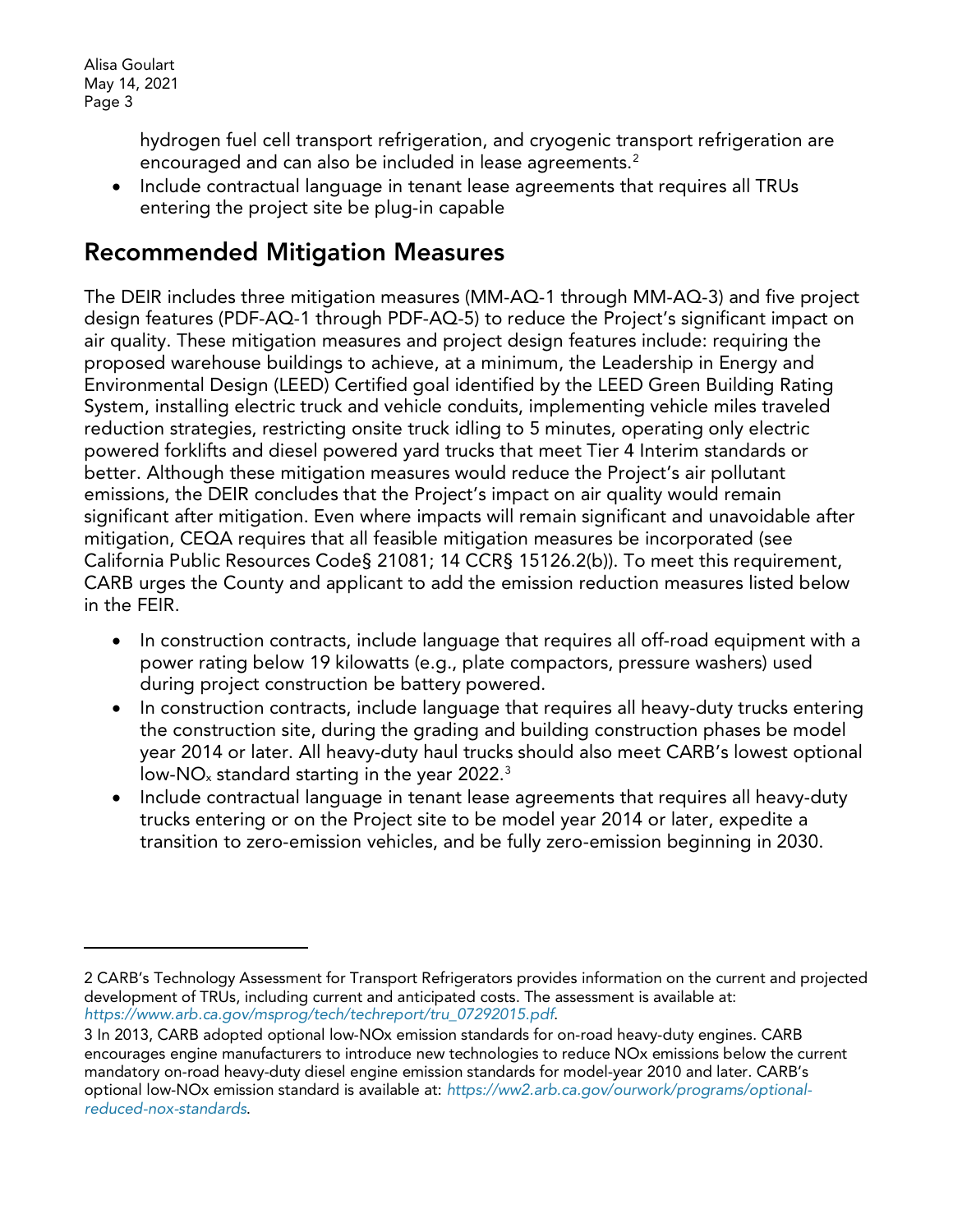> • Including language in tenant lease agreements, requiring the installing of vegetative walls<sup>[4](#page-3-0)</sup> or other effective barriers that separate loading docks and people living or working nearby

# Conclusion

CARB is concerned about the potential public health impacts should the County approve the Project. As concluded in Chapter 4.1 (Air Quality) of the DEIR, the Project's operation would expose residences to  $NO<sub>x</sub>$  emissions that would result in a significant and unavoidable impact on air quality. Should the County allow the operation of TRUs within the Project site, the County should update the Project's air quality analysis and HRA to account for the increase in air pollution and cancer risks resulting from trucks and trailers with TRUs visiting the Project site. Lastly, to reduce the Project's impact on public health, CARB urges the County to implement the mitigation measures provided in this letter.

Given the breadth and scope of projects subject to CEQA review throughout California that have air quality and greenhouse gas impacts, coupled with CARB's limited staff resources to substantively respond to all issues associated with a project, CARB must prioritize its substantive comments here based on staff time, resources, and its assessment of impacts. CARB's deliberate decision to substantively comment on some issues does not constitute an admission or concession that it substantively agrees with the lead agency's findings and conclusions on any issues on which CARB does not substantively submit comments.

CARB appreciates the opportunity to comment on the DEIR for the Project and can provide assistance on zero-emission technologies and emission reduction strategies, as needed. Please include CARB on your State Clearinghouse list of selected State agencies that will receive the DEIR as part of the comment period. If you have questions, please contact Stanley Armstrong, Air Pollution Specialist via email at *[stanley.armstrong@arb.ca.gov](mailto:stanley.armstrong@arb.ca.gov)*.

Sincerely,

 $\overline{a}$ 

tet Jr'

Robert Krieger, Branch Chief, Risk Reduction Branch

cc: See next page.

<span id="page-3-0"></span><sup>4</sup> Effectiveness of Sound Wall-Vegetation Combination Barriers as Near-Roadway Pollutant Mitigation Strategies (2017) is available at: *[https://ww2.arb.ca.gov/sites/default/files/classic//research/apr/past/13-306.pdf](https://ww2.arb.ca.gov/sites/default/files/classic/research/apr/past/13-306.pdf)*.